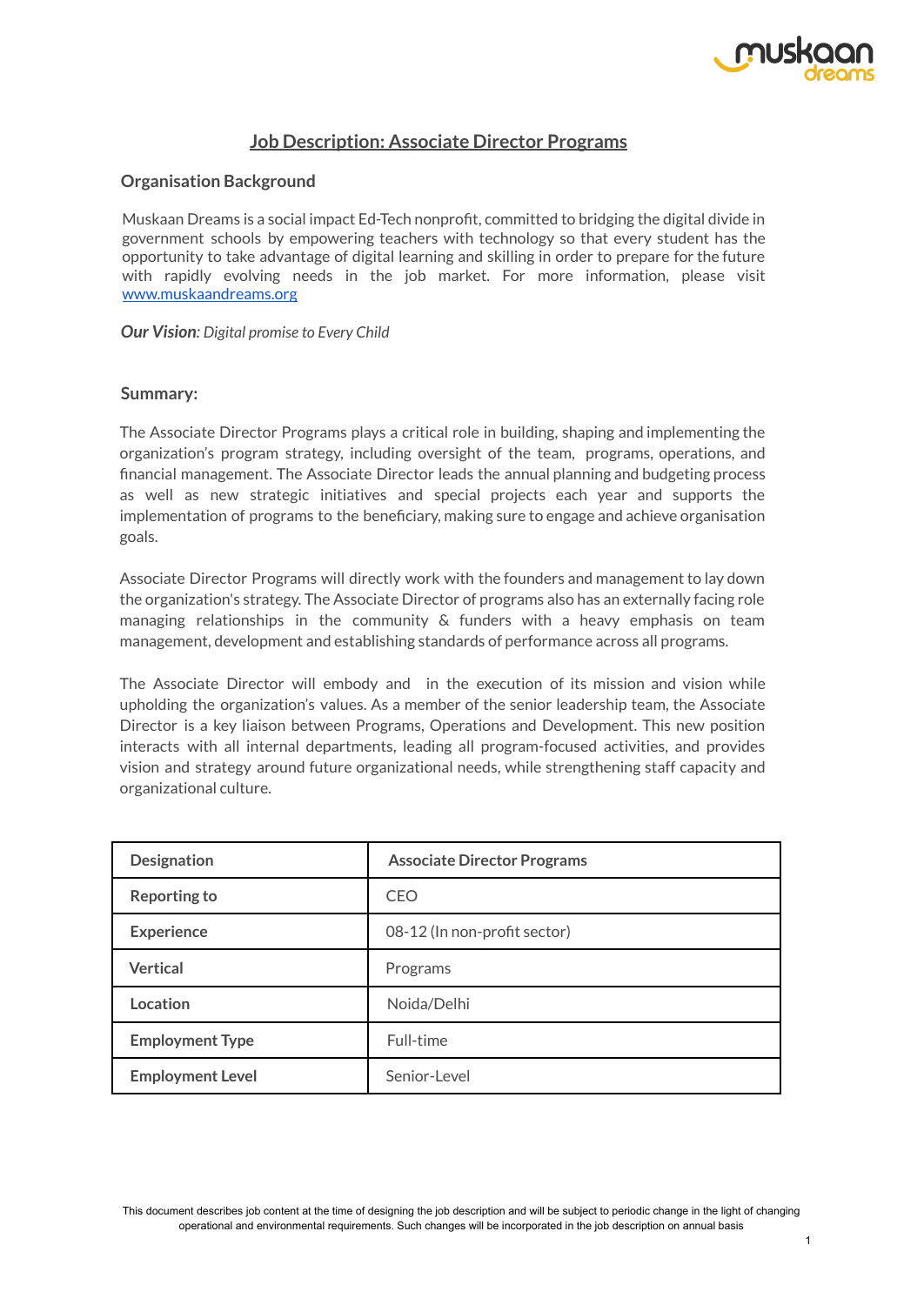

### **Key** Responsibilities but not limited to

### **Strategic Planning, Program Design & Management**

- **Strategic Planning and Budgeting Support:** Build a yearly strategy, annual planning and budgeting, as well as long term strategy development processes, helping to identify new strategies avenue to increase impact and cost-effectiveness as aligned with organizational priorities.
- **Government Engagement:** Engaging and reporting to state-level officials, compiling and communicating best practices for government engagement, and identifying opportunities for program integration, with the potential of growing scale and impact.
- **Measuring Impact:** Together with the M&E, program team and the Senior Management, identify key milestones and measurements of success in integrating program components of organisation programs and projects and building M&E framework.
- **Technical Assistance:** Coach and support team members to provide ongoing technical assistance to program teams in the direct implementation of the programs. Lead capacity building and training efforts on core program module content for team members, including the development of additional professional development materials as needed.
- **Custom/Special Projects:** Build, pilot & assess the implementation of specific custom/donor projects, such as financial education, digital literacy, climate, and other initiatives. Ensure the documentation of lessons learned and best practices to inform program improvements.

### **Development, Strategic Partnerships & Communication**

- Identify and support business development opportunities in collaboration with the fundraising team as related to donor engagement, reporting, and proposal writing. This includes responding to inquiries/requests from the fundraising team on behalf of Muskaan Dreams.
- In collaboration with Muskaan Dream's Communications teams, support proposal development, providing insights and content, especially as related to programs contexts
- Collaborate with the Communications team and with the other members of the Muskaan Dreams Team, organize internal/external events highlighting aspects of our Digital Shala & Digital Shiksha program such as for Childres Day, Teachers Day, webinars, etc.
- Program Strategy and Communication. In partnership with the communications team design guidelines and memos communicating the strategy for all programs of the organisation.
- Managing and reporting to all the exciting and new partners in terms of funder reporting, quarterly and annual reports, on-ground visits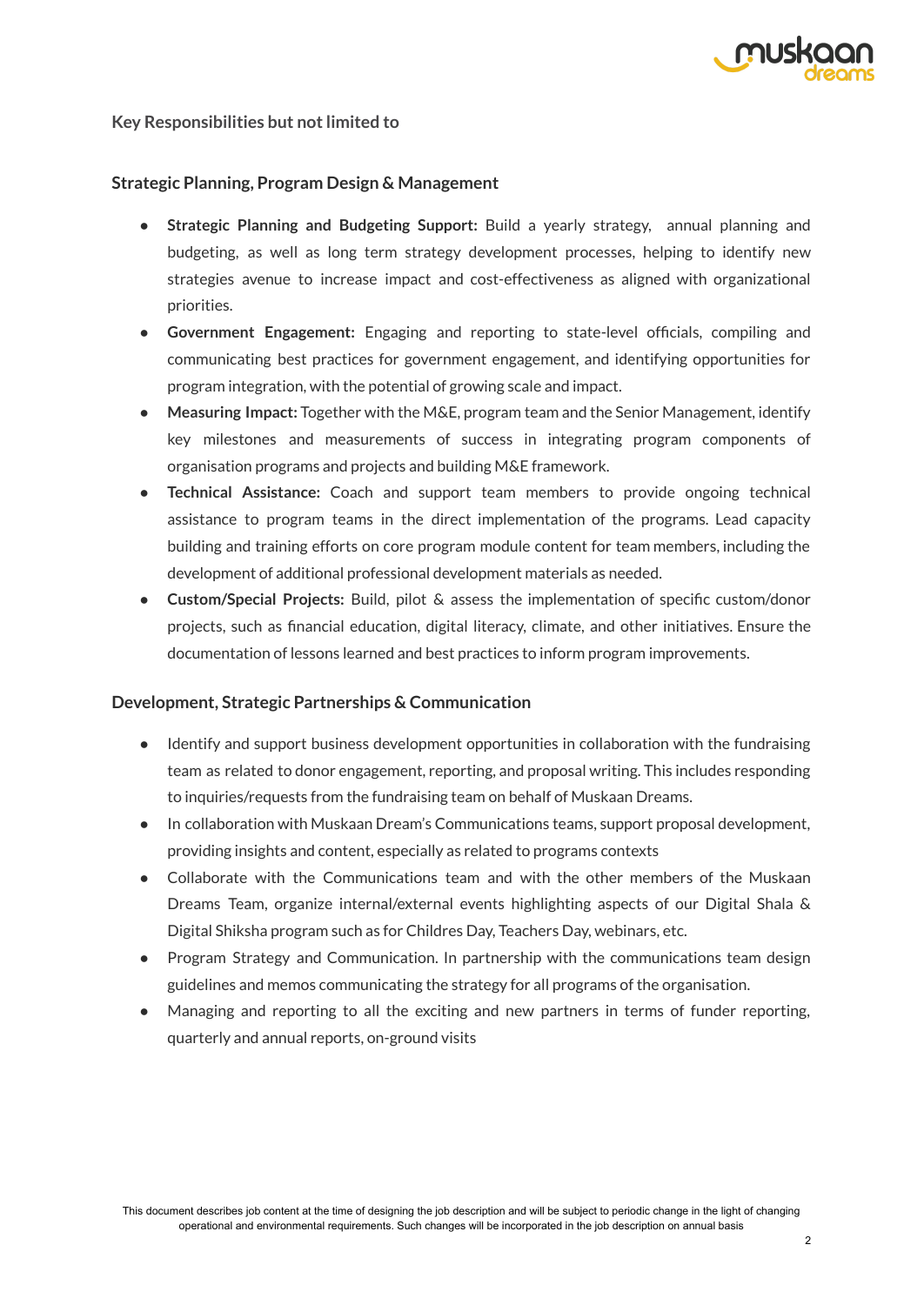

# **Team Support & Management**

- Manage and supervise all program team members i.e full time, part-time & consultants also other members directly or indirectly contributing to programs (external vendors)
- $\bullet$  Participate in regular calls and meetings with the team, as well as 1:1 discussions with Regional Managers/Program Managers
- Participate in quarterly PMS departmental meetings
- Contribute to and complete other tasks and projects as a lead member of the Programs Team

# **Qualifications:**

### **Required:**

- Master's degree in a related field of study, e.g., education, social work, or related development sector
- A minimum of 08 years of related professional experience in the development field, with at least five years specifically on overseeing and managing programs in the field of ed-tech, and/or education programs.
- Experience working with civil society, multi-lateral institutions in the field of education and-or ed-tech
- Excellent verbal and written communication skills in English
- Experience delivering training as a lead trainer or technical coach and/or developing training materials
- Experience in program design and/or developing technical program content and curriculum preferred
- Ability and desire to travel domestically up to 25 per cent of time
- Experience managing staff across different time zones

### **Preferred:**

- Experience and knowledge in one or more of the following fields: ed-tech, education, skill-building, youth development; women/girl-centred learning and financial literacy
- Experience providing support to multiple geographies simultaneously
- Experience leading or managing gender mainstreaming processes, including gender analysis, etc.
- Experience managing projects and programs funded and implemented by a variety of bilateral, multilateral and private sector institutions
- Prior experience in a fast-paced, growth-oriented global or regional organization
- Recognized thought leadership in the field of education, ed-tech and skills building (e.g. published blog posts, articles, part of national coalitions, etc.)